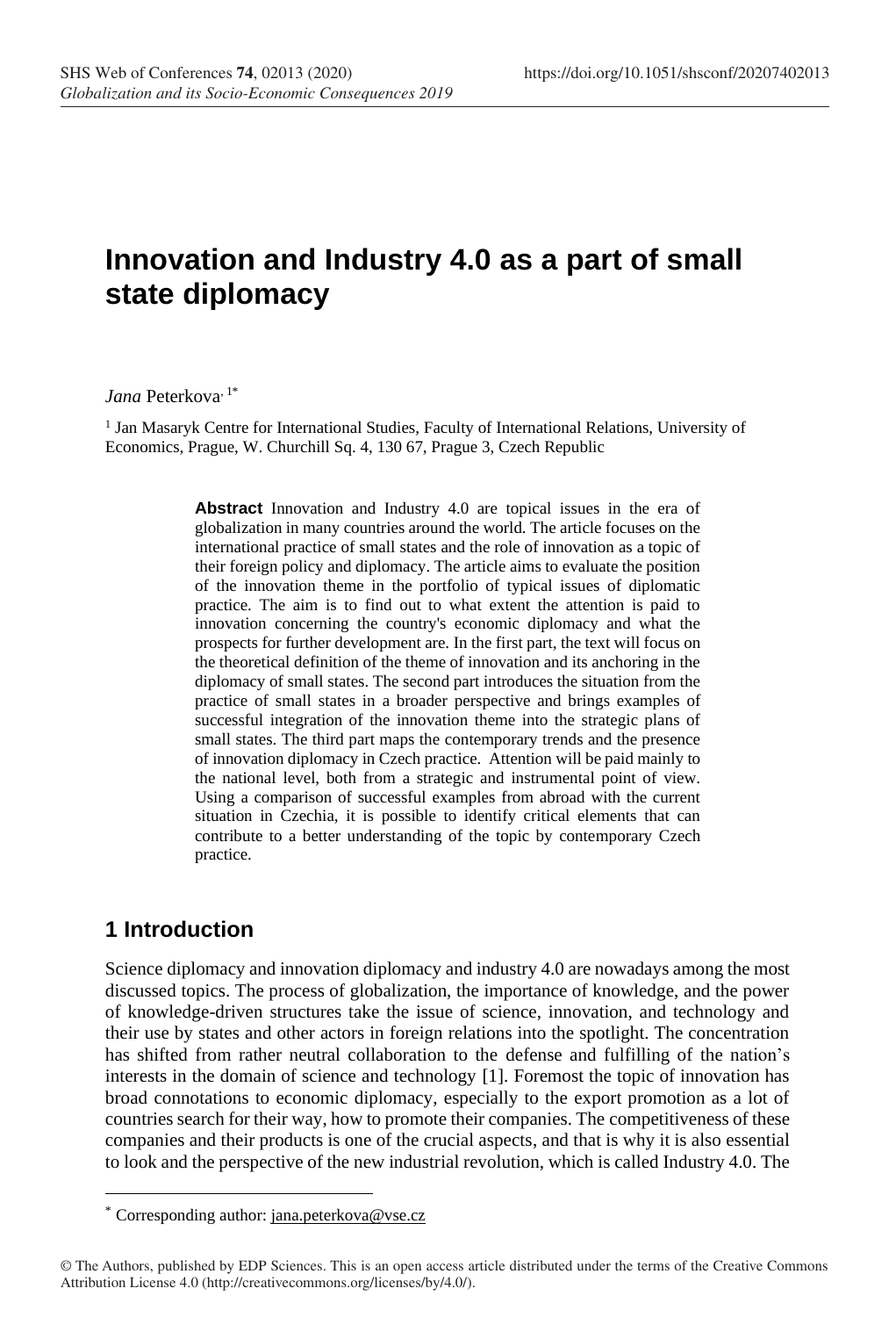other point is that innovation is closely linked with sustainable development, sustainable and innovative solution to pressing problems of today's world, e.g., environment protection or efficient and innovative use of energy. Be innovative is nowadays evaluated as highly modern and positive, and countries want to be perceived as modern and positive entities.

Small states have limits of their power given by the space, military, or economic power. Such a limitation is called vulnerability [2], and one of the leading foreign policy aims is how to overcome such vulnerability. Soft power is considered as a handy tool, especially for small countries. They can operate in the sphere of cultural, political, economic, and social. An example might be Qatar, whose soft power is often given in connection with efforts to ensure through visibility on the international stage their safety [3].

This article focuses on the introduction of innovation diplomacy and its examples in the practice of several small states, including the Netherlands, Denmark, and Switzerland. The article explores the role, possibilities, and limits of science and innovation diplomacy concept in a small state's foreign policy. The text is searching how the position of innovation in small states diplomacy is and which spheres are the most influenced. A particular focus is given to the economic area, economic diplomacy, and the image of the small state, and it's public diplomacy and branding activities. To achieve this aim, documentary analysis is used, focused both on literature and on several case studies. The article analyzes the situation in each chosen country, compares all case studies and formulates possible recommendations for the Czech practice.

## **2 Innovation and its role in small states diplomacy**

The space of science and that one of diplomacy and foreign policy are approaching each other, and they get to the center of attention. The world of innovation is based on science and its role in international relations. There are many different definitions of science, which is, in this context, understood as a sum of all knowledge, cultural values, and ethical rules which are accumulated in the process of acquiring new knowledge by using a variety of research methods [4]. Ruffini claims that scientific activities (research) go through the transformation, where we can see four main tendencies. These are:

- the share of research and development on economic activity increases,
- scientific research is increasingly international,
- the center of gravity of global knowledge production moves,
- global issues cannot do without the contribution of science and research [5].

The concept of diplomacy is also changing, and new themes and new types of actors get attention. With this process, it is possible to connect also the area of science and its overlapping with diplomacy, e.g., in economic diplomacy and maintenance of the country's reputation. An example of a specific type of actors can be, for example, diaspora and its contribution to the parent country also in the areas of scientific cooperation, innovation, economic diplomacy, the reputation of the country, or cultural diplomacy [6]. The role of the classic actors such as embassies is also changing, where they focus on their work increasingly on cultural diplomacy, economic cooperation, or just science and innovation [7].

Science can also be seen as a source of soft power, Joseph Nye's concept [8], where international scientific cooperation, even on highly sensitive topics, can smooth mutual relations or give to some state a higher degree of influence. One of the basic terms in science and scientific cooperation is knowledge, and its role has also changed over the years. It broadened from the narrow meaning of scientific knowledge to technology and how knowledge is included in the technology of products or services to its role in innovation, which means the capacity of knowledge to increase the value of new goods or services in the process of innovation [1].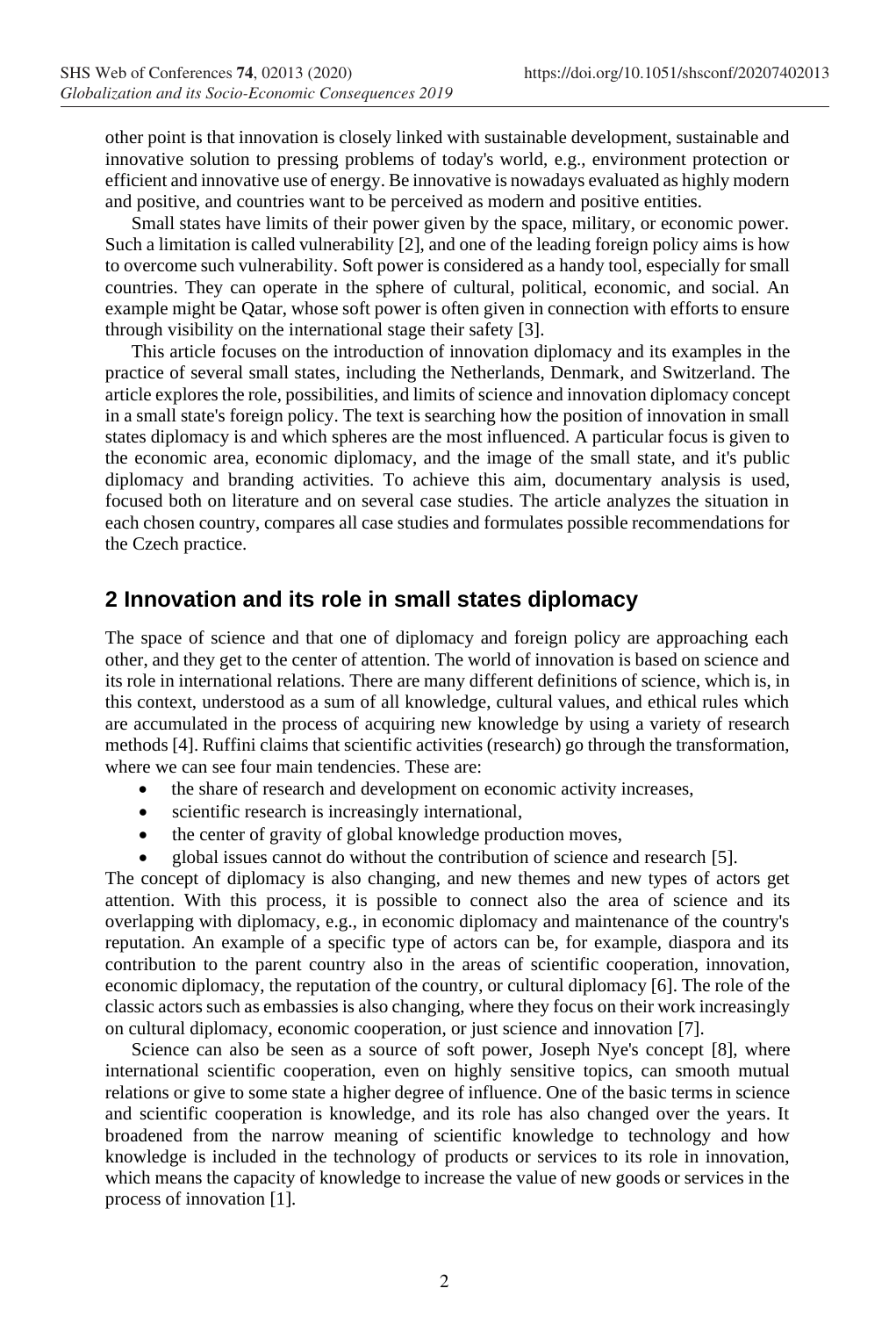Both areas that of science and of diplomacy are changing, and to some extent, they are overlapping. That is where we can see science diplomacy in all its meanings. According to the Royal Society, in the concept of science diplomacy, we can see three different levels:

• "Science in diplomacy – informing foreign policy objectives with scientific advice,

• Diplomacy for science – facilitating international science cooperation,

• Science for diplomacy – using science cooperation to improve international relations between countries." [9].

These terms and definitions became publicly known in 2010 after the joint conference of the Royal Society (UK) and the American Association for the Advancement of Science. Currently, underway also debate about the relationship between the fields of science and international relations, which is the definition of science diplomacy in the spotlight [10].

The concept of innovation diplomacy, in close connection to these definitions, is based on the conviction that science and technology appear nowadays as one of the critical sources for developed and developing countries as well in their contest for competitiveness, which is also connected with the increasing value of knowledge. From broader perspective "(…) innovation diplomacy encompasses the concept and practice of bridging distance and other divides (cultural, socioeconomic, technological, etc.) with focused and properly targeted initiatives to connect ideas and solutions with markets and investors ready to appreciate them and nurture them to their full potential." [11]. Innovation diplomacy, in this context, also encompasses science and technology diplomacy, but in some cases (e.g., The Netherlands), the term of science, technology, and innovation (STI) diplomacy is used, which enables the description in a more detailed way. This text will use the term innovation diplomacy as an umbrella concept also for branches of science or technology diplomacy.

Innovation diplomacy is essential not only for EU member states but also for the European Union itself. The European Commission expressed its interest in supporting international cooperation in research and innovation and also sees study innovation diplomacy as an important tool of its soft power and foreign policy [12]. The importance of collaboration in science, technology, and innovation is mentioned and also recognized by a number of international organizations, primarily the UN, which, in its Agenda for Sustainable Development in 2030, indicates the essential role of science in international cooperation. This applies not only to the UN but also to a number of other cooperating organizations and institutions, such as UNESCO [13].

## **3 Innovation diplomacy – examples from practice**

Innovation is now considered to be an inseparable part of sustainable development. Science, technology, and innovation are seen as a form of soft power, which they can use even small states. However, also if it is necessary to provide sufficient financial resources, intellectual wealth does not derive directly from the hard-power resources. Small states aware of this fact and innovation are considered to be one of the ways to promote the wealth of the country, for example, in connection with economic diplomacy, as well as improve the country's reputation and its image in the international environment.

To render the current situation, The Netherlands, Denmark, and Switzerland were chosen as successful examples of innovation diplomacy in practice. A closer look at their practice draws key trends, tools, and types of actors, who are involved in innovation diplomacy.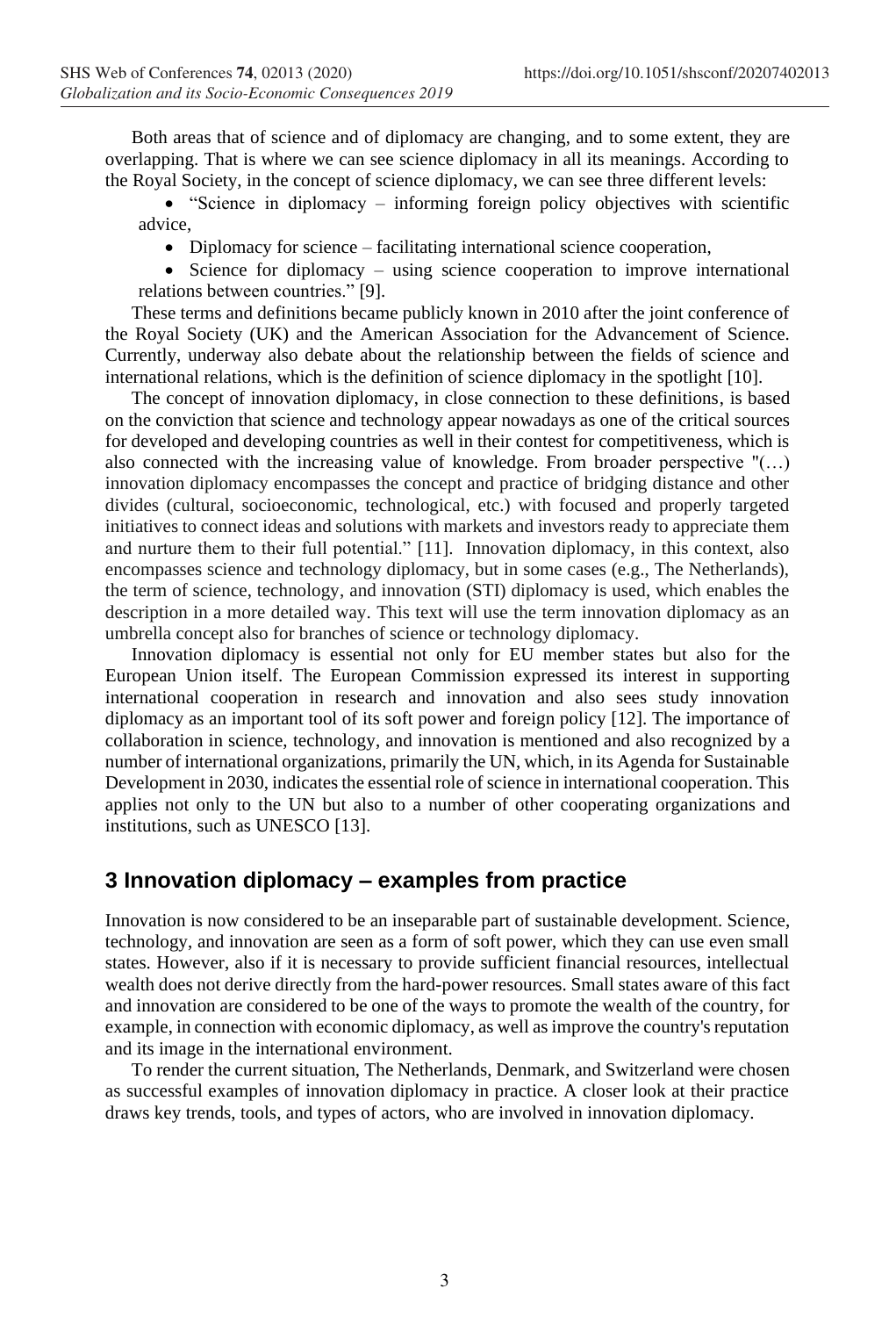

**Fig 1.** Map of the Netherlands, Denmark, and Switzerland

The situation in individual countries will be approached on the basis of several criteria. The first criterion is actors in innovation diplomacy, both state and non-state eventually. In this category will be examined further coordination system and the presence of actors abroad. Each state has its own system of how to manage its actors abroad. The basic structure can be created by embassies with "innovation" diplomats on selected offices. An important role also belongs to state agencies or specialized institutions devoted to science and innovation if a state decides to create such an office. The second one is the state's interest in innovations that can be expressed by a specific document - a strategy that elaborates on this theme and sets goals for the activities of the state. The third criterion, with regard to the country's foreign policy, will link innovation diplomacy to economic diplomacy and the promotion of the country. The question is whether such a link exists and to what level is used by the government for promotion.

#### **3.1 The Netherlands**

In the Netherlands, the key institution that deals with international science collaboration and science diplomacy is the Netherlands Organization for Scientific Research (NWO), which operates under the auspices of the Ministry of Education, Culture, and Science (MECS). Its role is to coordinate the collaboration among different Dutch partners and institutions and their foreign counterparts. There is also the Advisory Council for Science, Technology, and Innovation (AWTI), which serves as an advisory body to the Government and to the Parliament in areas of science, technology development, and innovation. It has especially strong ties to the Ministry of Education and the Ministry of Economic Affairs (MEA), and its portfolio encompasses both science and innovation policy. According to its statement, its mission should give attention not only to science, technology, and innovation but also to its impact on the economy and society [14]. Ministry of Foreign Affairs and its network of innovation diplomats on embassies and consulates promote and encourage not only Dutch enterprises but also Dutch innovative solutions. As an advisory board also serves the Dutch Trade and Investment Board (DTIB), mainly for the Ministry of Foreign Trade and Development cooperation (MFTD).

Despite the large number of actors who are involved in innovation diplomacy, a number of policies and documents in this area, which were processed and published, according to a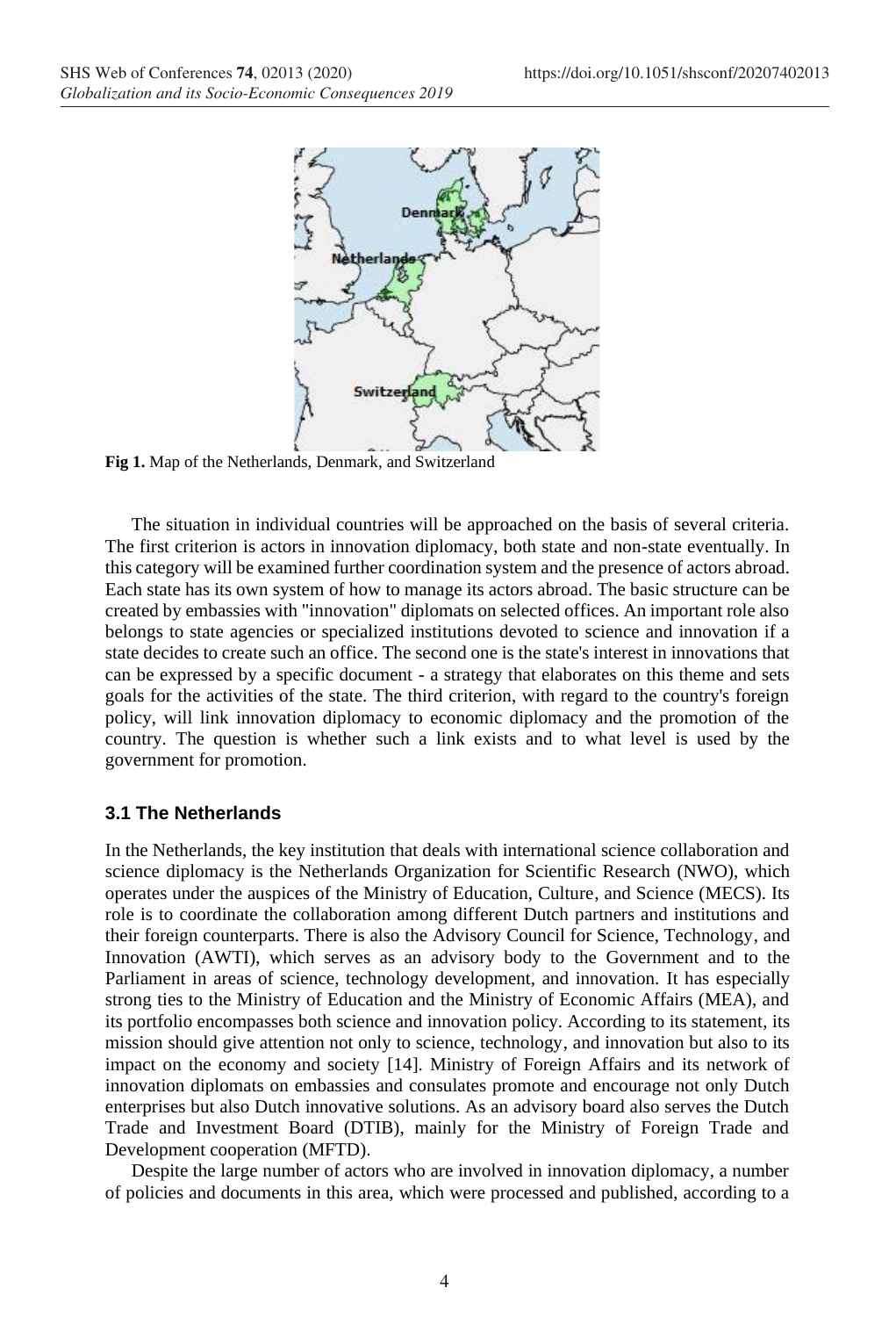report issued by the AWTI in 2018 [15], Netherlands does not have an overall, overarching strategy that would, for example, has clearly identified priorities at the national level.

Connection of the theme of innovation and scientific cooperation with economic diplomacy and maintenance of the good name of the country is, in this case, very intense. Participating institutions (e.g. NWO, AWTI or Dutch Ministry of Education, Ministry of Foreign Trade or Ministry of Foreign Affairs), all lists in the available materials and on their websites that their goal is to present the Netherlands as a knowledge economy, as an innovative country that is able not only to attract foreign talents but also offering to the world Dutch solutions. This makes this area also intersected with development cooperation or the theme of sustainable development. A related objective is, however, also support the Dutch exports and efforts to maintain its excellent position in the global innovation index.

#### **3.2 Denmark**

Denmark creates an exciting picture of the role of innovation in its policy and practice. The leading role belongs to the government and in particular, to the Ministry of Foreign Affairs (MFA), which is engaged in innovation and economic diplomacy as well. In collaboration with the Ministry of Higher Education and Science (MHES), the ministry created an exclusive network of Denmark Innovation Centers, which are located in seven innovative world regions (Seoul, Shanghai, Silicon Valley, Tel Aviv, New Delhi, Sao Paulo, and Munich). The other incorporated institution is the Invest in Denmark agency for investment promotion with the general aim to contribute to higher competitiveness of Danish companies.

Denmark doesn't have a specific innovation strategy, but innovation and innovation diplomacy has its role in Danish Foreign and Security Policy Strategy 2019-2020 [16] and also in the Government Strategy for Economic Diplomacy [17]. Knowledge, innovation, and technology are explicitly mentioned among the main objectives of this strategy with the aim of strengthening of Danish leadership position in this area. Denmark also has its specialty in Techplomacy, when the first techplomat (the official title is Ambassador for Technology and Digitalization) was appointed to Silicon Valley in 2017 [18]. Techplomacy was presented in the previous foreign policy strategy for 2017-2018 as one of its priorities. From the Danish perspective, innovation is connected not only to economic diplomacy but also to development cooperation.

The connection to economic diplomacy is rather clear, and through its successes, in these areas, Denmark also promotes its reputation in the world as an innovative and competitive country with a strong bond to sustainable development.

#### **3.3 Switzerland**

Switzerland has a long tradition in science diplomacy. The government sent its first science diplomat to the USA in 1958. A concentrated interest in science and innovation is in Switzerland motivated by its existence as a small state with a lack of natural resources on which it would be possible to establish the prosperity of the country. So its brainpower remains one of the critical resources for the country's prosperity [19]. Science diplomacy is in Swiss practice also closely linked with the foreign policy of Switzerland to the EU, or rather EU foreign policy towards Switzerland, as they did in 2014 when the EU limited the access of Switzerland to the Program Horizon 2020 as a result of the crisis around the Croatia protocol [20].

The key actor in the Swiss science and innovation diplomacy is the Federal government and in its structure The Federal Department of Economic Affairs, Education and Research (EAER). Research is considered to be one of the government's priorities and also its promotion. Among federal offices in the State Secretariat for Education, Research and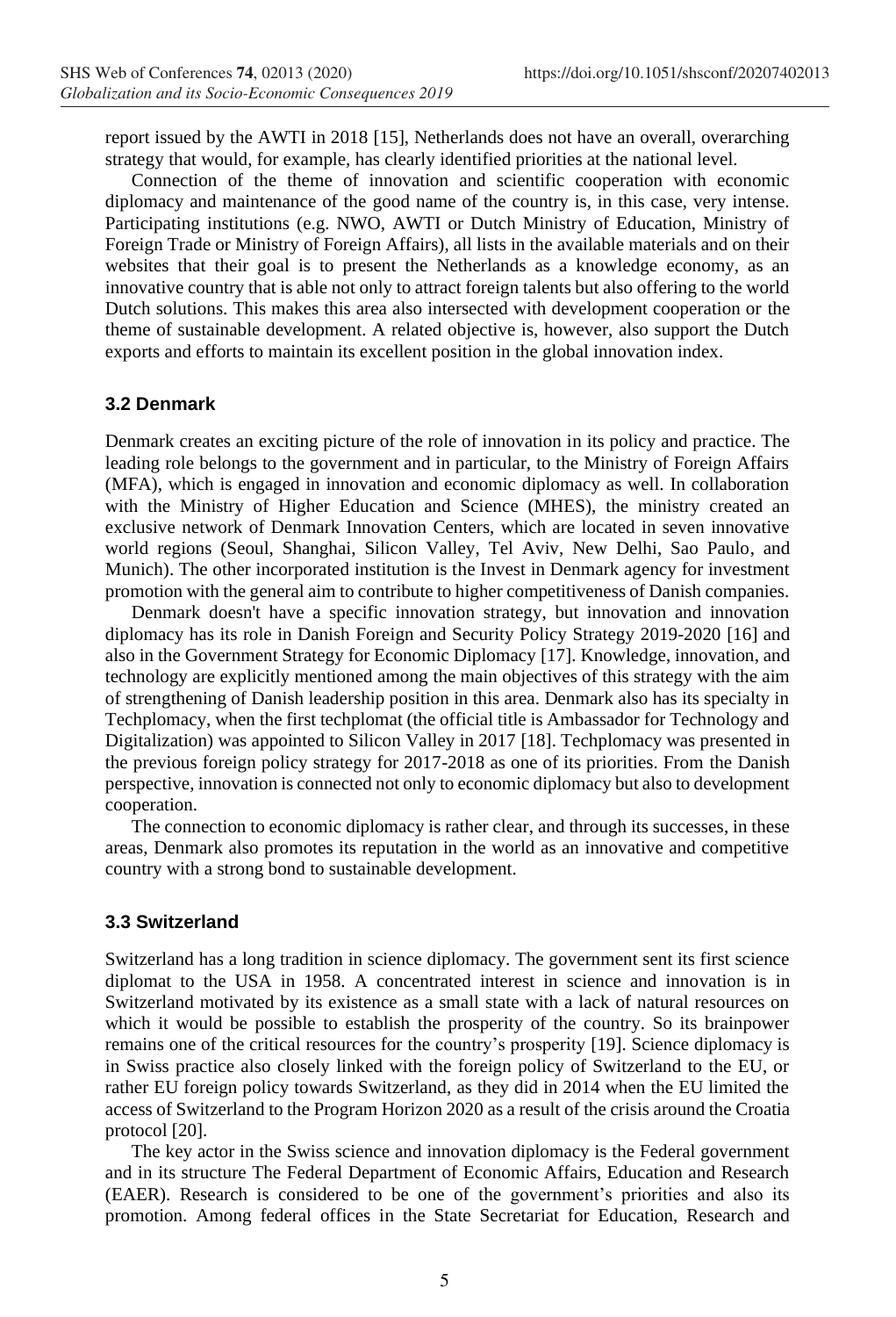Innovation (SERI), and among federal agencies of the EAER, Innosuisse – Swiss Innovation Agency. The Federal Act on the Promotion of Research and Innovation from 2012 established the basic structure of Swiss institutions responsible for the promotion of research and innovation. The structure is created by the Swiss National Science Foundation (SNSF), the Swiss Academies of Arts and Sciences, and Innosuisse. All these institutions are supported by SERI. Swiss innovation presence abroad is performed by the Swiss State Secretariat for Education and Research in cooperation with the Federal Department of Foreign Affairs (FDFA). The network consists of twenty Science and Technology Offices (STO) and Counselors (STC) based at Swiss embassies who closely collaborate with the Swissnex network (five offices) located in world-leading technology hubs, e.g., Boston, Shanghai or Bangalore. The whole system operates under the supervision of the Federal Department of Foreign Affairs. The network is also an excellent example of a public and private partnership.

The Federal Act of the Promotion (2012) can be seen as an actual basic legal norm for promoting innovation, but there are also other strategies. The latest one is Switzerland's International Strategy on Education, Research and Innovation, a strategy of the Federal Council from July 2018. According to this document, activity in research and innovation, including its promotion, is more and more important for Swiss foreign policy and its visibility at the international scene.

The interconnection of science, technology, and innovation with economic diplomacy, society's wellbeing, and also the promotion of the country and fostering its position as an innovation leader is evident. Switzerland's attitude to innovation and its connection with the promotion of the country can be seen as an example and perhaps a model for other small developed countries, who has the ambition to be considered as an innovative country.

# **4 Contemporary trends – Czech limits and possibilities**

Following previous case studies, it is possible to identify several trends in innovation diplomacy, how states react to changes in the international environment. The state's role is crucial, especially in the development of environment framework, prioritization, and financial framework. A concrete expression is usually a national strategy for the development of innovation diplomacy, hence the innovation as such. Also important is the identification of key stakeholders, where the state plays a crucial role again. Although an intensive partnership with the private sector is also needed. An interesting example is the implementation of public-private partnerships in the Swiss practice.

|            | Czechia         | <b>Denmark</b>                 | <b>Netherlands</b> | Switzerland          |
|------------|-----------------|--------------------------------|--------------------|----------------------|
| Special    | Innovation      | of<br>N <sub>0</sub><br>(part) | It does not        | The Federal Act      |
| Innovation | Strategy of the | policy<br>foreign              | exist.             | the<br><sub>on</sub> |
| Strategy   | CR 2019-2030    | and<br>economic                |                    | Promotion<br>of      |
|            |                 | diplomacy                      |                    | Research<br>and      |
|            |                 | strategies)                    |                    | Innovation           |
| Actors     | Government      | Government                     | Government         | Federal Council      |
|            | <b>CRDI</b>     | MFA, MHES                      | MFA, MEA           | EAER, SERI           |
|            | <b>MIT</b>      | <b>Denmark</b>                 | MFTD,              | Swissnex,            |
|            | <b>MFA</b>      | Innovation                     | <b>MECS</b>        | <b>FDFA</b>          |
|            | CzechInvest     | <b>Centres</b>                 | NWO.               | Innosuisse           |
|            |                 | Techplomat                     | <b>AWTI</b>        | STO. STC             |

**Table 1**. Trends in innovation diplomacy practice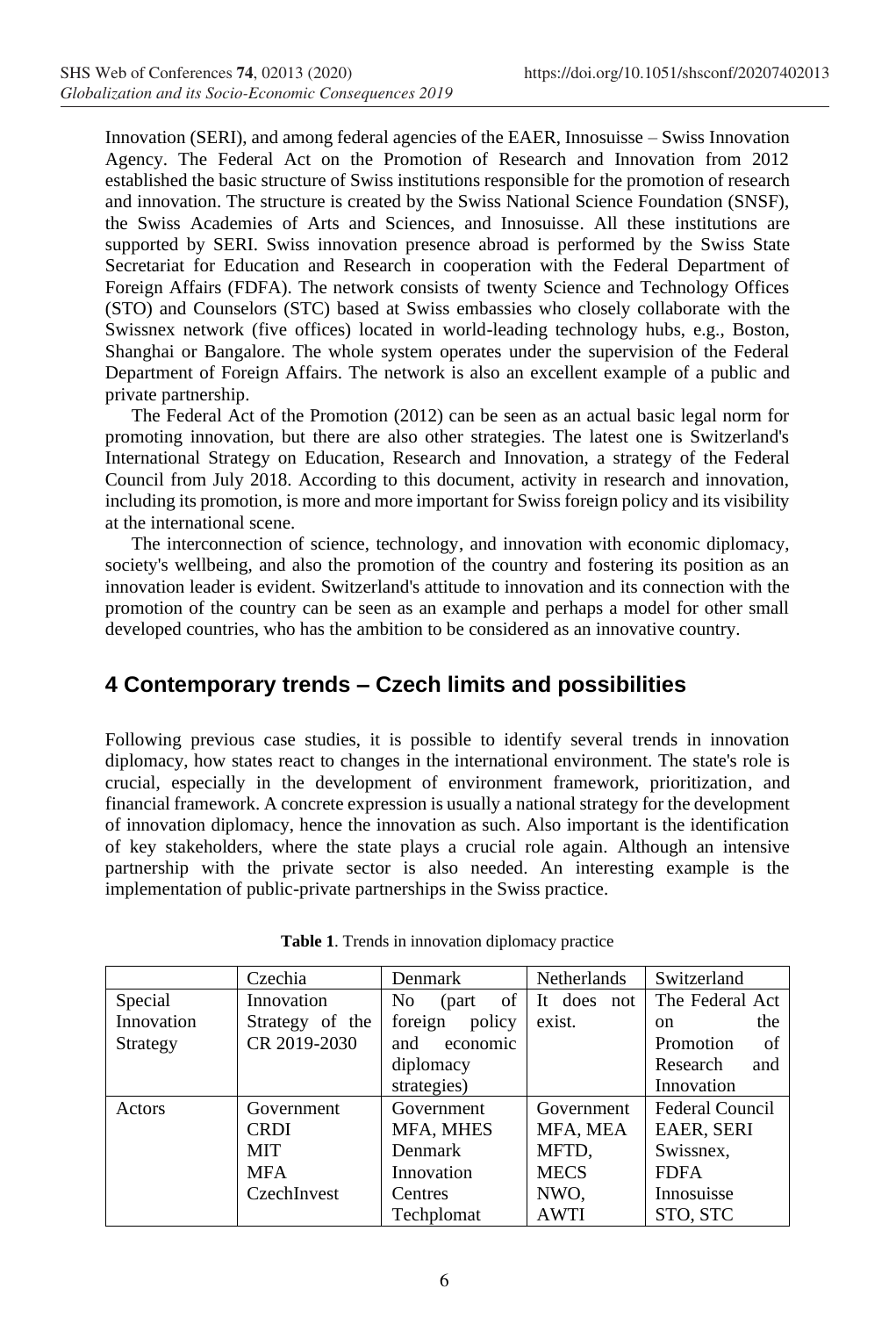|            |                                  |                                                                                      | <b>DTIB</b> |                     |
|------------|----------------------------------|--------------------------------------------------------------------------------------|-------------|---------------------|
|            | Connection to Strong (one of Yes | (in                                                                                  | Yes<br>(in  | Strong<br>(special) |
|            |                                  | the country's $\vert$ the priorities in a $\vert$ connection with $\vert$ connection |             | legal norm - The    |
| reputation | special                          | development                                                                          | with        | Federal Act)        |
|            | innovation                       | cooperation)                                                                         | economic    |                     |
|            | strategy)                        |                                                                                      | diplomacy)  |                     |

Source: author

The Czech situation is a little bit different compared to the above-mentioned countries. All of them belong to innovation leaders, and their goal is to maintain such a reputation. Czechia, on the other hand, intends using innovative strategies to improve her position and become such an innovative leader. One of the objectives of the Czech Innovation Strategy 2019-2030 is to get Czechia among the twenty most innovative countries in the world [21].

The Czech government gives innovation and its connection with international competitiveness, its full attention. Not only is the government itself, but they're also a special Council for Research, Development, and Innovation (CRDI), who should be the central coordination body for science and innovation. A privileged position belongs to the Ministry of Industry and Trade (MIT), as innovation is seen in close connection with the international competitiveness of the Czech economy. The Ministry of Foreign Affairs (MFA) focuses on the promotion of excellent results of Czech science and research, as well as the presentation of the Czech innovative solutions. To the group of collaborating partners also belong the agency CzechInvest, mostly concentrated on foreign direct investment in Czechia.

Innovation in Czech practice is associated with both economic diplomacy, through the support of research and development results and attracting investments with high added value, but also with the maintenance of a good name, which is called "smart marketing" directly as one of the pillars of the Czech innovation strategy.

### **5 Conclusion**

Science, innovation, and technology is a relevant and topical issue of today's society and even in international relations and foreign policy. The ability to innovate is one of the significant sources of soft power. For small states is an area of innovation welcome opportunity to improve their status in the international community. The examples show small States are aware of this potential, and many of them have successfully developed. Innovative Diplomacy in their practice firmly connected to both economic diplomacy, as well as to care for the good name of the country. The topic is also essential for the Czech Republic, but the situation is different in relation to the current position of innovations in individual countries. While the Netherlands, Denmark, and Switzerland are among the innovative leaders, Czech must work very hard to improve their situation and shift among the twenty most innovative countries in the world.

### **References**

- 1. J. Leijten, Exploring the future of innovation diplomacy, *European Journal of Futures Research* **5**, 20 (2017)
- 2. C. Archer, A. J. K. Bailes, A. Wivel (eds.) *Small States and International Security: Europe and Beyond* (Routledge, London, 2014)
- 3. P. M. Brannagan, R. Giulianotti, The soft power soft disempowerment nexus: the case of Qatar, *International Affairs* **94**, 1139-1157 (2018)
- 4. V. Turekian, The Evolution of Science Diplomacy, *Global Policy* **9**, 5-7 (2018)